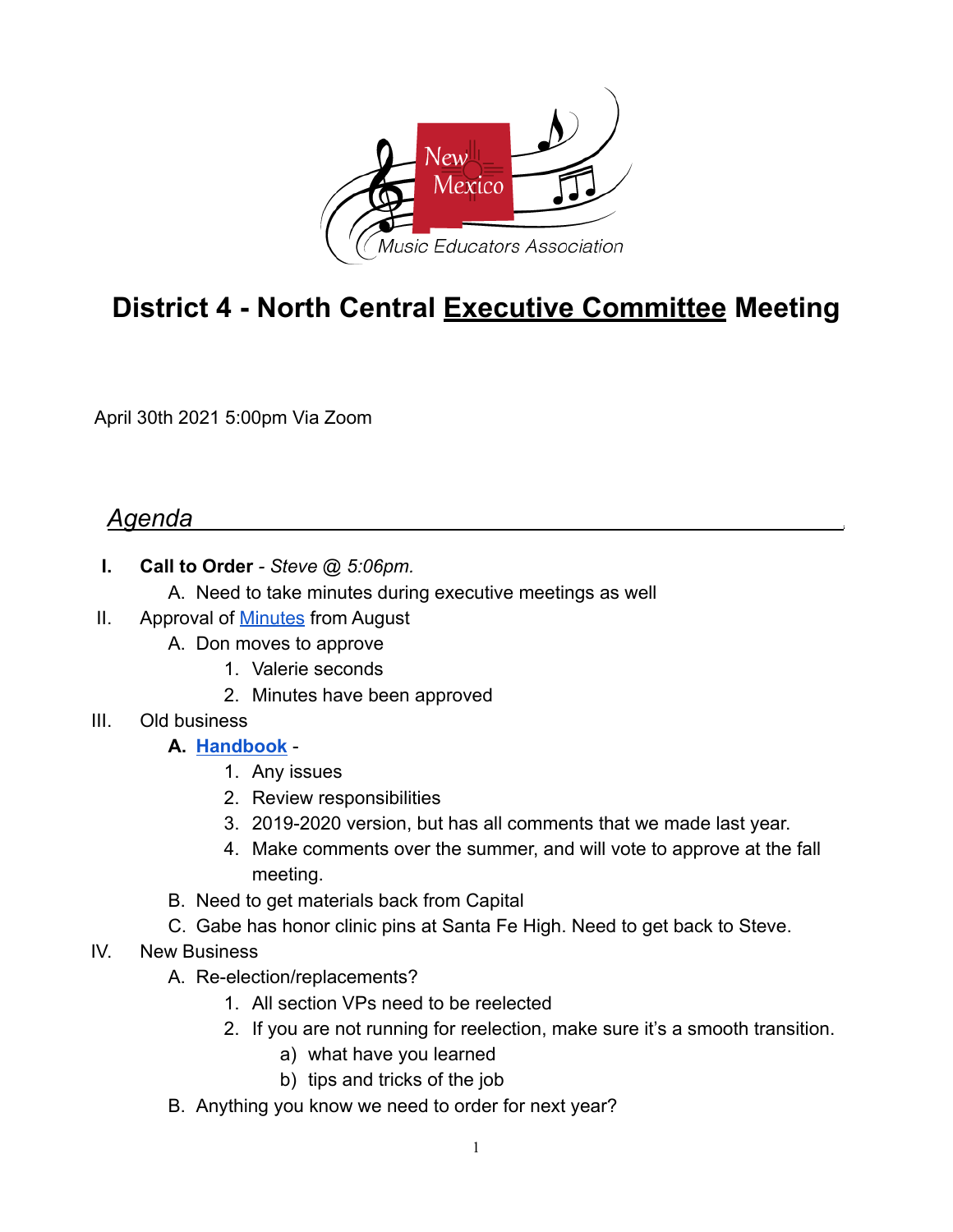- 1. Guitar pins
- 2. purchasing sight reading music, send a PO to the treasurer at the PO Box
- C. VP reports- anything we need to know before you give to membership tomorrow?
	- 1. Valerie General Music did not have events this year
		- a) sent a Google form to the membership about an elementary festival. Did not receive very many responses
	- 2. Gabe Orchestra only did Solo and Ensemble this year.
		- a) very little attendance
		- b) section meeting on October about a spring event, not interest, scrapped the event
	- 3. Gwen- Marie guitar and piano had solo and ensemble
		- a) NMSA was only school to send guitar solos; couple of piano students from Mandela
		- b) Amy Gheer was piano clinician- volunteered time
		- c) Will be hiring the guitar clinician again
		- d) No one showed up for the section meet
	- 4. Rick Solo and Ensemble, no negative feedback!
		- a) certificates went to the directors
			- (1) if you didn't receive your certificates, email Steve
		- b) Honor band was the only other thing
			- (1) directors entering registrations after the deadline
	- 5. Sharla 4 events
		- a) not travel, no food
		- b) just paid judges
		- c) we came out even on most events or even came out a little ahead
- D. Registration deadlines
	- 1. Registration schedule.
	- 2. Everyone must register for events!! No registration-No attendance.
		- a) Clarissa moves to postpone registration deadline discussion
			- b) Don seconds
			- c) Motion passes
- E. Audit team
	- 1. Steve
	- 2. Valerie
	- 3. Gwen-Marie
- F. Action item- Send out rosters/cross check email lists-make sure everyone is getting communication.
	- 1. Save the spreadsheet to your own Google Drive!
	- 2. Double check and make sure your section members sign in during their section meeting